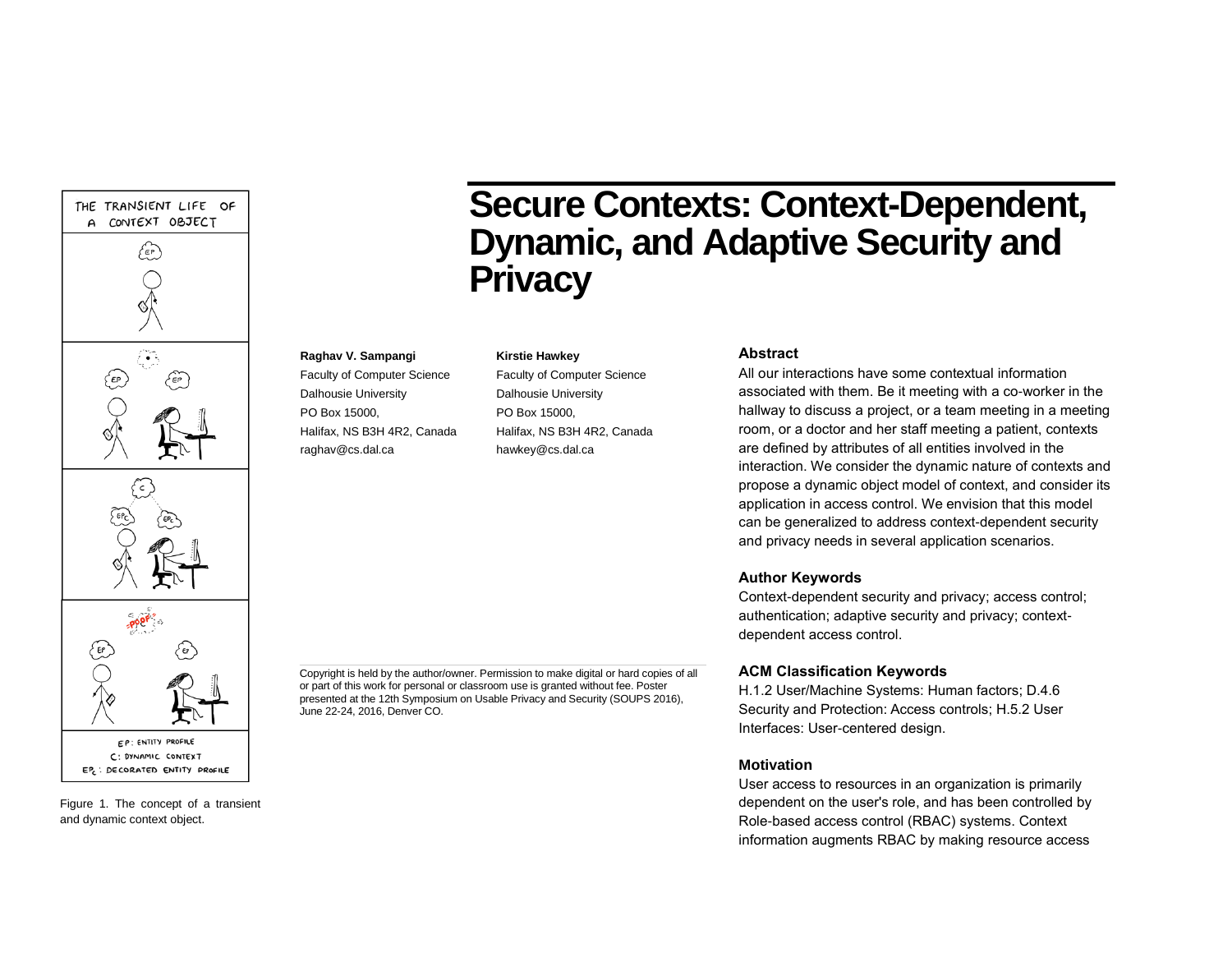

Figure 2. Illustration of a dynamic context with the doctor, nurse and patient (and their associated devices) as entities.

We discuss applying our model in context-dependent dynamic and adaptive access control, in a healthcare scenario. We assume the following: a patient is assigned a doctor and may be some resident doctors. Let's consider a scenario in which the doctor and nurse are in a patient's room. Context object creation is initiated as they are in physical proximity to the patient. Note that there is a logical proximity relationship between the medical staff and the patient as well.

…*cont'd*

controls more relevant for a given context. Kulkarni et al. [\[7\]](#page-4-0) consider a context model that is defined by the application, which controls user access to resources. Though contextual parameters associated with an application are relevant, it is also important to consider context information associated with other entities, especially users, in the system. On the other hand, Corradi et al. [\[4\]](#page-4-1) considered a more dynamic context scenario. They considered that users' ability to access resources will be determined by policies decided based on physical presence of the user and physical/logical properties of other mobile clients in the user's location. They define user profiles to be composed of user properties and desired views, where views are representative of available resources and actions, and user properties are defined by user characteristics such as physical and logical contexts. Their work does not consider if a user is trustworthy, an aspect defined by Bhatti et al. [\[3\]](#page-4-2) in devising policies. Trust is computed by the system using logged transactions and locations of these transactions. Trust is used in addition to context parameters such as time, environmental state and location to allow/deny access to resources for a user. While they define context as being composed of changing parameters, it is still not adequate to capture the overall dynamic nature of context, as it does not consider the big picture, if you will, of user interactions with the system.

But how does one infer context? Hulsebosch et al. [\[6\]](#page-4-3) suggest using proximity beacons that enable services providers to control access depending on whether users are near trusted access points. On the other hand, Miettinen et al. [\[8\]](#page-4-4) use location (determined using GPS or WiFi) as the context parameter, to determine "Contexts of Interest (CoI)". CoI help determine presence of a user device in a location, and allows them to infer a "social context" based on other devices that can be detected by the user's device. This does not take into account the possibility of a user having more than one device on them at any point in time.

We consider a dynamic and adaptive object model to define context, and use this definition in designing an adaptive access control system. The notion of entity profiles is central to our model. An entity is any actor in the system, including users, devices, services, etc. We use the definitions of the physical and logical elements of a user profile defined by Corradi et al. [\[4\]](#page-4-1) as the foundation for our work. In their work, users can access resources based on policies that are decided depending on physical location and logical properties of other mobile clients in the same location. However, accounting for changing workplace habits, possibility of holding unplanned meetings, and ability for one or more persons to join a meeting remotely, we consider that every entity in the system, not just physical locations or resources being accessed, is able to drive the creation of a new context. We thus use dynamic and adaptive contexts, whose properties are dependent on users, user attributes and their access privileges, and are driven by the need to quickly adapt to changing attributes of the context itself.

While defining/using contexts and contextual information can be considered to be more of a system implementation problem, we cannot afford to ignore the policies that would need to be adapted for different contexts. An organization may have a set of broad policies applicable to most scenarios, however, ubiquitous presence of mobile devices makes it difficult to conceptualize most troublesome contexts. Policies must not only be machine readable, but be in a manner understandable to the users if the system needs to let them know of a policy that is preventing an action they intend to perform. One way to show relevant policies to users is to simply present a grid of policies in place, as shown in an Expandable Grid [\[9\]](#page-4-5). Our approach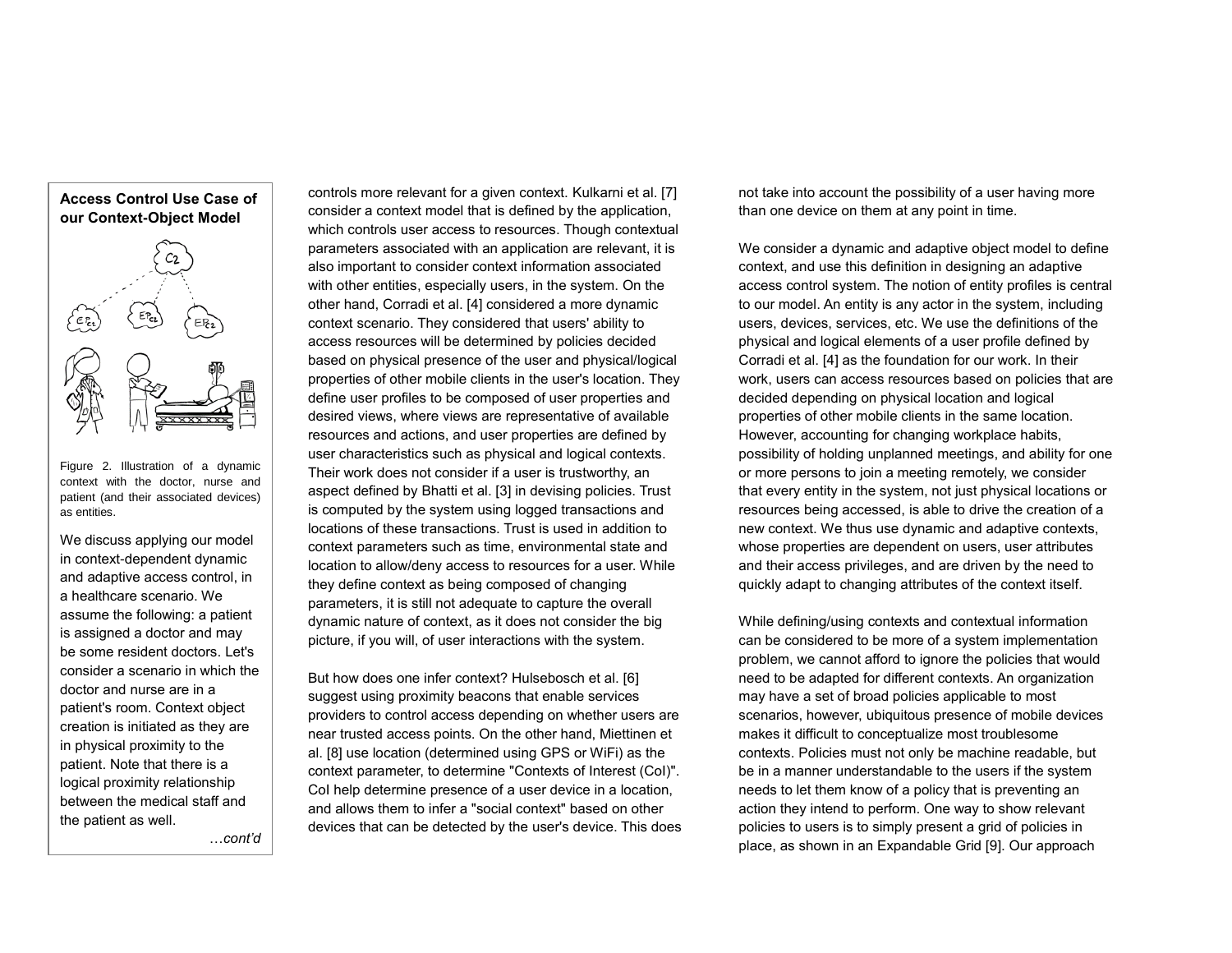# **Access Control Use Case of our Context-Object Model (Cont'd)**

The context object decorates entity profiles of all persons in the room. In such a scenario, the doctor may delegate higher access privileges to the nurse (role delegation), and their updated privileges would continue to exist only as long as the decorated context exists or as long as permitted by the doctor. These higher access privileges would still be restricted and not represent the entirety of access privileges available to the doctor.

These privileges are maintained by system rules that enforce access policies. This ensures that the transient policies only continue to exist until the time or other context limit set by the doctor.

In a similar manner, this model can be used to manage access control in universities, software and hardware companies, and in public service organizations (e.g. public libraries, etc.).

considers the dynamic policy model used by Bauer et al. [\[1\]](#page-4-6), where they enable users to access resources and delegate policies when needed, either proactively or reactively.

We also consider that a present day user may use more than one mobile device, all of which may not be with the user at all times. This implies that inferring devices currently active in a given context and updating policies to be relevant to said devices will be critical, and so will be any necessary updates if the user were to log in to another device when in a context. Furthermore, access and other policies in any situational context vary not only with location, but also with logical characteristics of entities and their devices [\[2\]](#page-4-7)[\[12\]](#page-4-8).

Allowing a system to infer everything about the context and have no user input would be detrimental to the system, because varying user expertise makes it more complex for the system to understand what each user would expect or understand. Requiring users to acknowledge and confirm every inference by a system would again be detrimental, as it increases user frustration. We therefore envision a system that infers context, determines policies and rules for that context, and makes it possible for entities in charge of the context to make changes if necessary. Thus, the model we adopt follows these principles identified by Reeder [\[11\]](#page-4-9): *flexible and simple to use, with a user interface that does not expect any advanced knowledge from the user*. Our work aims to address the following research questions:

- *Ease of use and willingness to adopt*: How easy will the system be for people to use, given that context and associated policies vary with time and depending on other entities in the context?
- From what is being shown to users on the interface, is it clear to users as to what action needs to be performed, and what will be the consequences of their actions?
- *Trust issues*: Are users willing to trust a system with dynamic and context-dependent security? Will it make them feel that their data and/or their identities are safe? Will the users feel that the system is trustworthy if it were able to prove itself (mutual authentication)?
- Does this system pose infrastructure and maintenance expectations, in addition to what is already being used?
- Do administrators believe that such a system is trustworthy to protect the organization's data and resources, and keep their users safe?

## **Dynamic Context-Object Model**

We define an object profile for each entity (user, resource, etc.), i.e. possessing certain attributes and having acceptable behaviours. We consider that a situational context exists whether two entities are co-located physically or happen to collaborate remotely. Changing attributes of a situational context would include temporal changes in logical properties or in activities and information needs of each activity, and any changes in security and privacy. Several contextual parameters may constantly change, which is analogous to updating an object dynamically with additional responsibilities or removing them to return the object to its prior state. We therefore use Decorator design pattern [\[5\]](#page-4-10) as a foundation for our object model. Furthermore, if a context updates, changes must be communicated to the objects that are a part of the context. This is similar to objects subscribing to and unsubscribing from updates, which led us to use the concept of Observer design pattern [\[5\]](#page-4-10) as another essential concept in our model.

Our Dynamic Context-Object Model is composed of six elements or context profiles, as summarized in Figure 3. Each entity in our system has an entity profile, a behaviour of which is to check for any additional entities in its physical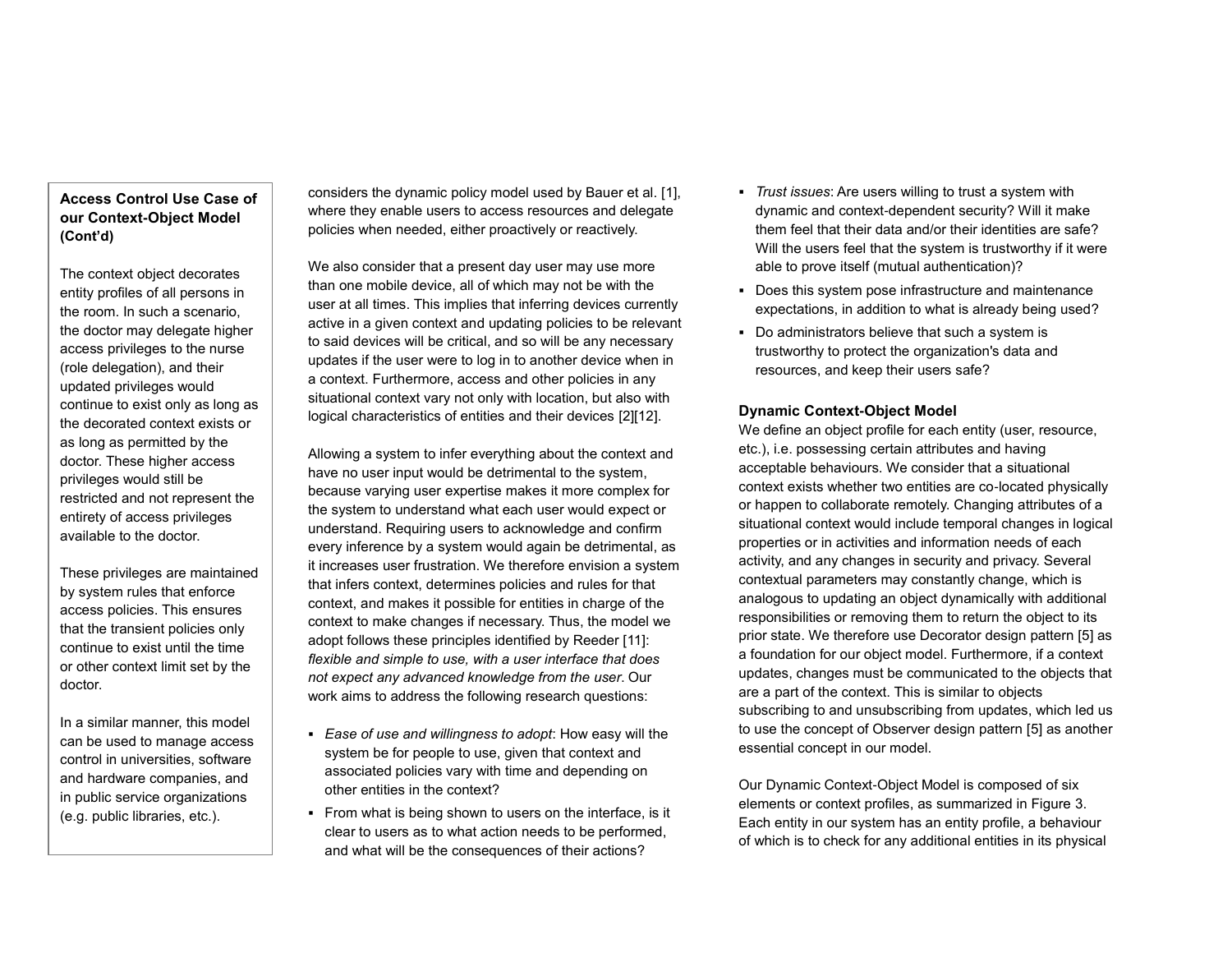

**Figure 3**. Elements of the proposed *Dynamic Context-Object Model*.

(near to one another in space and time) and logical (near to one another in organizational roles, team memberships, etc.) proximity. This ensures that a dynamic context object is created only when required. A dynamic context object may be created when—entities are co-located in a physical location (e.g. ad hoc meetings, meeting room, classroom, hospital ward, etc.) or entities are co-located in a virtual location (e.g. virtual meeting, video/audio conferencing, etc.), and the entities have logical proximity. When a new context is created, entity profiles are decorated with it and any resulting policies. The context object is updated when an entity joins or leaves the context. Each time the context is updated, all entity profiles are undecorated from the old context and decorated with the new context.

Context owner initiates the context update, by default. However, if the initiator joins the context at a later time (e.g. organizer joining the meeting late), the initiated context is updated and control is transferred to the logical owner when they join. This setup facilitates role delegation, i.e. if an initiator or owner were to leave a context, they may delegate some or all of their role privileges to any member of the

context. Thus, although an entity may have higher access levels, it will be limited to that usage context and will be disabled when the context ceases to exist. Creation of a new context or subsequent update of a context allows the system to re-evaluate policies and rules, and associate those rules only with the relevant context object. Therefore, although organizational policies may exist, our model facilitates creation of transient policies, applicable to a specific context. In terms of system implementation, creation of dynamic objects and subsequent maintenance of their states allows for parallel/asynchronous processing, reducing load on the server, and thereby makes our solution scalable. A use case of our model is presented in the sidebar.

### *Access Policies and Conflict Resolution*

When creating dynamic and adaptive context objects, roles of users and their access privileges may result in access policy conflicts. For our model to be usable, we need to determine ways to resolve such conflicts. We aim to evaluate conflict resolution algorithms and use one most relevant for our work. At this stage in development of our model, we draw encouragement from the words of Reeder et al. [\[10\],](#page-4-11) who state that taking a user-centered approach towards security and considering user interface details when designing security models could help make systems usable.

## **Secure Contexts: The Way Ahead**

We propose a novel object-oriented technique to model context, and discuss its application in access control. In the days to come, we will evaluate the feasibility of our model, and explore more use cases of its application, which we expect will make our model more comprehensive and make it generally applicable. We will explore applicable policy conflict resolution algorithms. We will also consider other security and privacy applications that might benefit from such a dynamic context model.



Figure 4. Conceptual illustration of a context being updated when a person joins an existing context. In such a scenario, the old context object is replaced by the new object, which decorates all entity profiles.